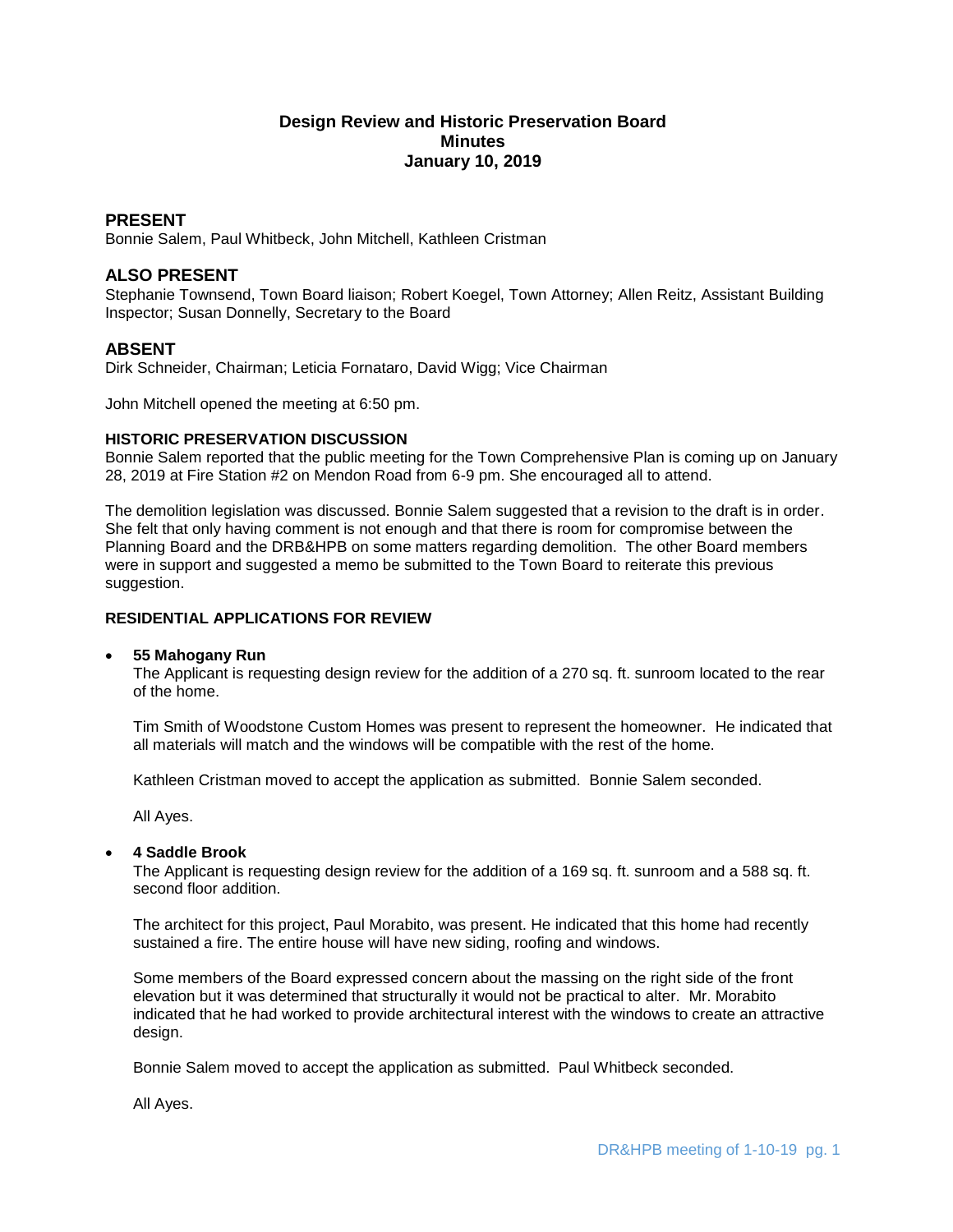### **COMMERCIAL APPLICATIONS FOR REVIEW**

#### **100 Hahnemann Trail**

The Applicant is requesting design review for three projects; a 150 sq. ft. addition on one of the cottages, a covered shed adjacent to the service area and a prefabricated storage shed adjacent to the cottages.

The architect, Eric Reynolds, was present. Mr. Reynolds discussed the three projects before the Board. The Board asked if other additions have been added to The Cottages. It was indicated there has been. The shed will measure 10' x 30' with a garage door that will be placed in the service yard. An additional pre-fabricated shed will provide storage for grounds maintenance equipment.

Paul Whitbeck moved to accept the application for all three projects as submitted. John Mitchell seconded.

All Ayes.

## **790 Linden Avenue**

The Applicant is requesting design review for exterior modifications to convert space from a professional office to a dental office.

No representative was present to review this application with the Board. The plan calls for adding windows and siding to the current office space. The Board felt the changes improved the appearance of the office building.

John Mitchell moved to accept the application as submitted. Kathleen Cristman seconded.

All Ayes.

#### **3350 Monroe Avenue**

The Applicant is requesting design review for a 62.6 sq. ft. business identification sign.

Jennifer Lake, representing Goodwill of the Finger Lakes, was present to discuss the application with the Board.

Ms. Lake indicated that a sign change is necessary as they are changing the branding of the store. The new sign will have the same footprint, lighting and colors as the current sign.

Bonnie Salem moved to approve the application as submitted. Kathleen Cristman seconded.

All Ayes.

### **COMMENTS ON MONROE GOLF CLUB PROJECT**

The Board reviewed responses received from Marathon Engineering, on behalf of their client Monroe Golf Club, regarding the proposed Maintenance facility and made the following comment:

The Board was in agreement with responses #7 and #8.

Regarding #9, the Board felt that screening should be **required,** just not considered.

The Board was in agreement with response #10.